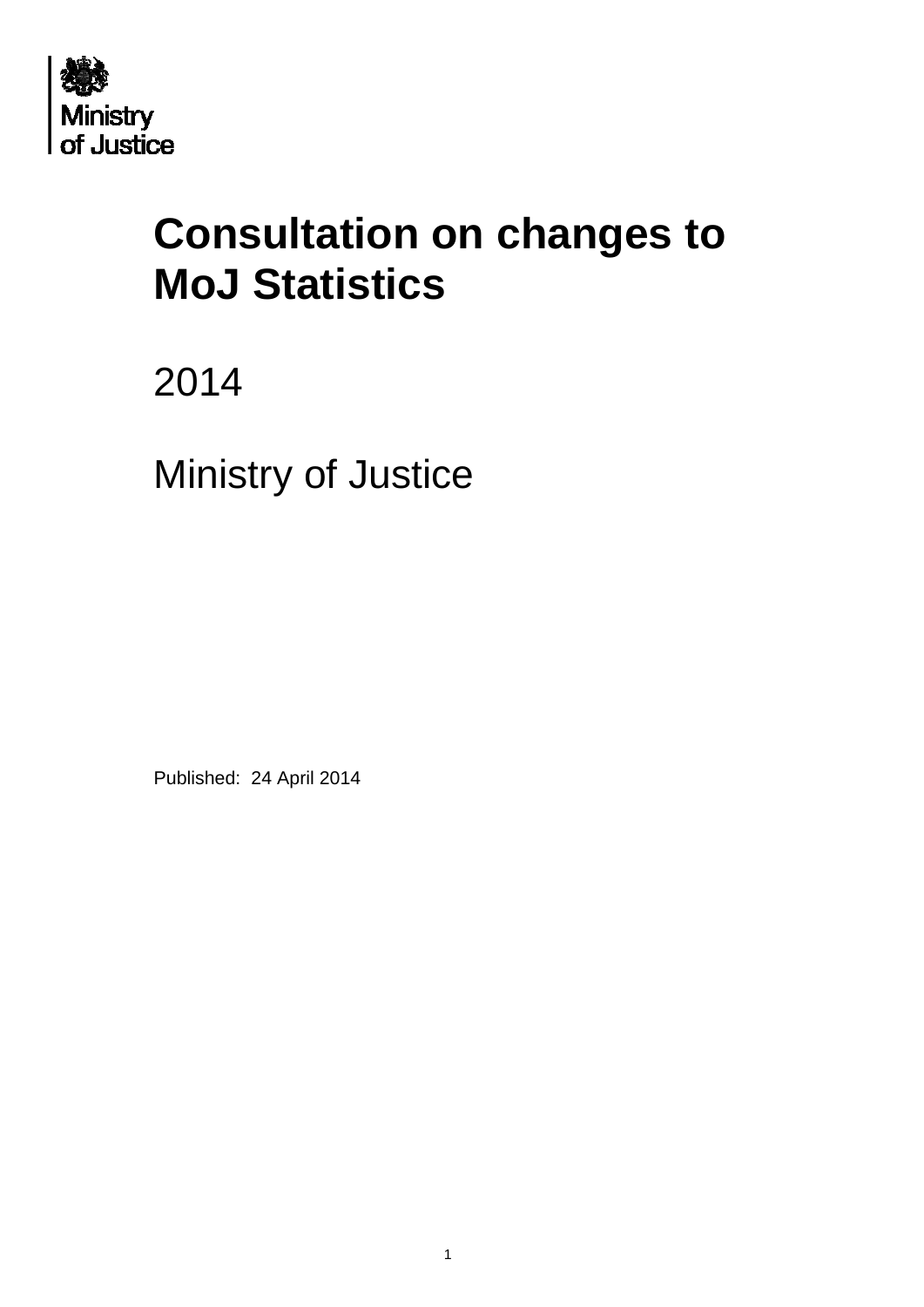# <span id="page-1-0"></span>**Contents**

| Contents                                       | 2 |
|------------------------------------------------|---|
| Introduction                                   | 3 |
| Proposal                                       | 4 |
| <b>Annex A: Consultation Questions</b>         |   |
| <b>Annex B: Proposed Publication Timetable</b> |   |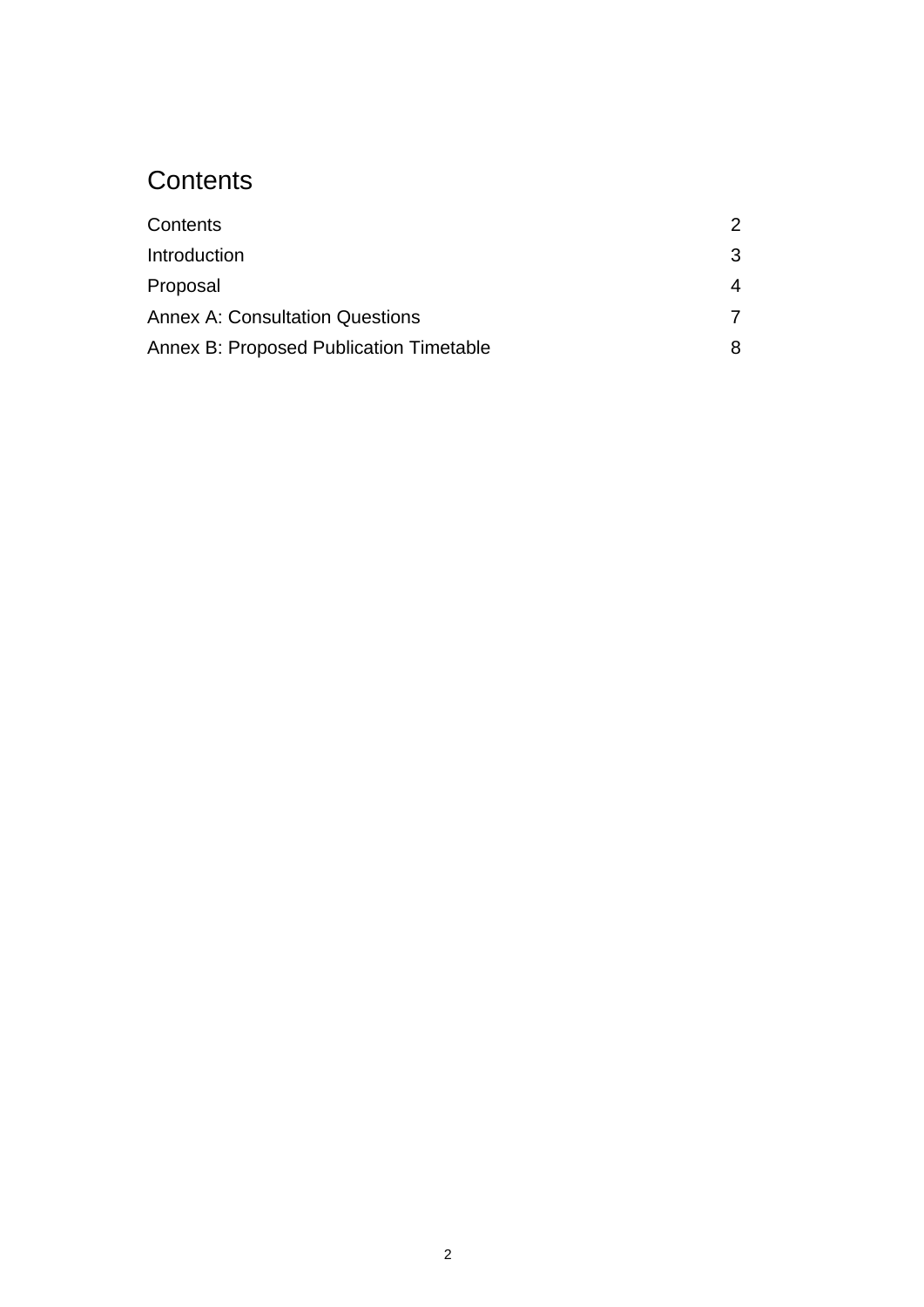# <span id="page-2-0"></span>Introduction

This consultation document sets out a number of proposed changes to MoJ publications in relation to civil and criminal justice matters. **There will be no loss of information** from these changes. However, the structure of publications and timing of release will be amended to better align with policy areas. The aim of these changes is to provide a more coherent structure to this information and improve the accessibility.

### **This consultation will run from 24 April 2014 until 5 June 2014.**

The publications covered in this consultation are:

### **Court Statistics Quarterly**

[www.gov.uk/government/collections/court-statistics-quarterly](http://www.gov.uk/government/collections/court-statistics-quarterly)

#### **Gender Recognition Certificates**

[www.gov.uk/government/collections/gender-recognition-certificate-statistics](http://www.gov.uk/government/collections/gender-recognition-certificate-statistics)

#### **Mortgage and Landlord Possession Statistics**

[www.gov.uk/government/collections/mortgage-and-landlord-possession](http://www.gov.uk/government/collections/mortgage-and-landlord-possession-statistics)**[statistics](http://www.gov.uk/government/collections/mortgage-and-landlord-possession-statistics)** 

#### **Privacy Injunction Statistics**

[www.gov.uk/government/collections/statistics-on-privacy-injunctions](http://www.gov.uk/government/collections/statistics-on-privacy-injunctions)

#### **Tribunals Statistics Quarterly**

[www.gov.uk/government/collections/tribunals-statistics](http://www.gov.uk/government/collections/tribunals-statistics)

Users are invited to respond to these proposed changes using the contact details below. The questions for this consultation are set out in [Annex A](#page-5-0) and the proposed timetable for publications in [Annex B](#page-6-1).

Enquiries and responses in relation to this consultation should be directed to the address below. Please put 'Consultation Response' in the title of any emails:

#### **Justice Statistics Analytical Services**

Ministry of Justice 7th Floor 102 Petty France London SW1H 9AJ

Email: [statistics.enquires@justice.gsi.gov.uk](mailto:statistics.enquiries@justice.gsi.gov.uk)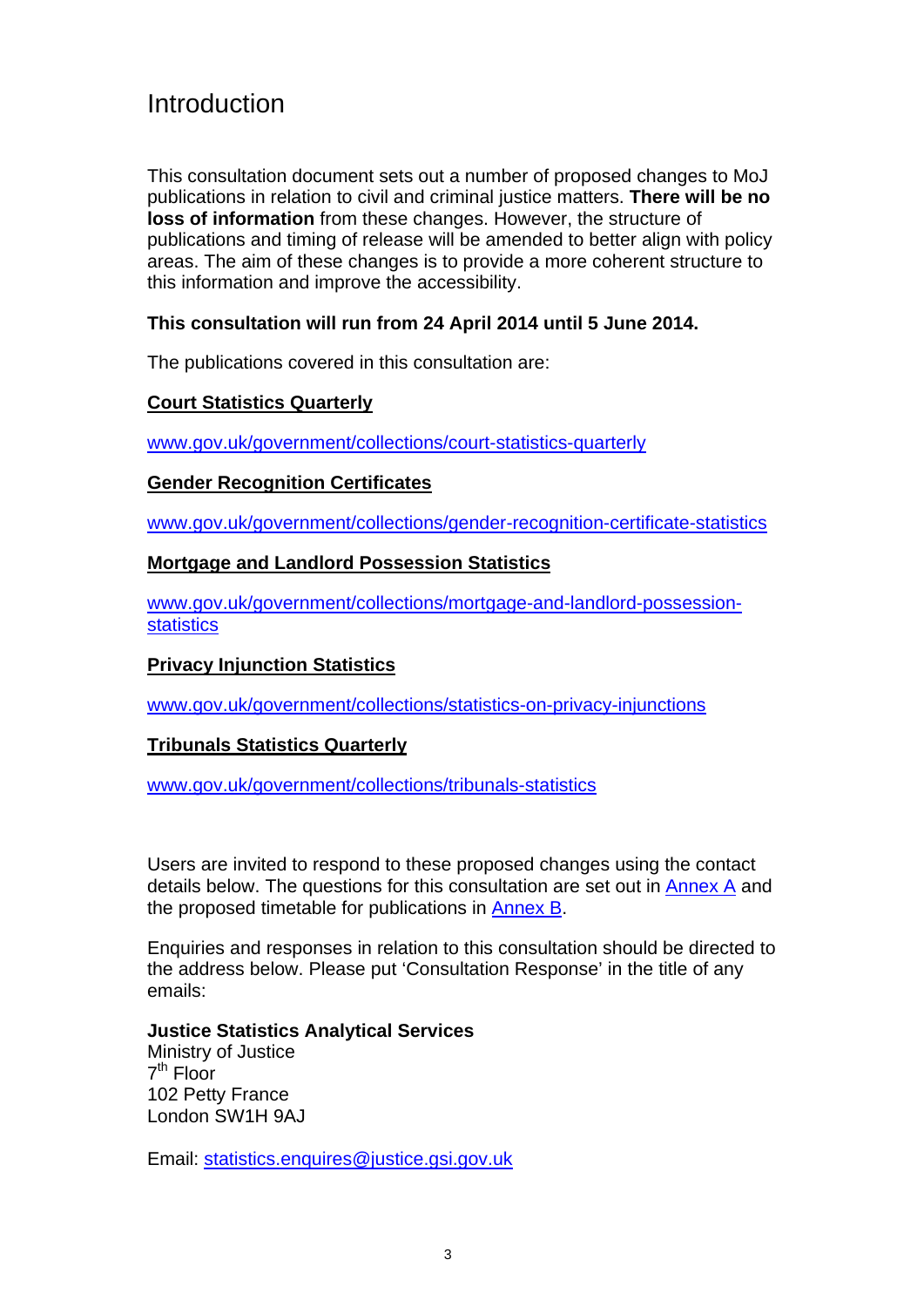# <span id="page-3-0"></span>Proposal

We would like to consult on two issues in relation to published statistics, as well as gather wider information on how these statistics are used and if they are fit for purpose. The consultation questions are set out at the end of this document ([Annex A](#page-5-0)) and the proposed new publication timetable in [Annex](#page-6-1)  [B.](#page-6-1)

**1. Separate the CSQ publication into policy facing publications** so that users can easily identify the information they need. This would create the following;

### **a. A new Civil Justice publication**

This would create one publication on civil (non family) related statistics which will allow users to find everything they need in one place. The publication would cover:

- **Mortgage and Landlord Possession Statistics**
- Civil cases in the county courts
- **Privacy Injunctions**<sup>[1](#page-3-1)</sup>

As the Mortgage and Landlord data is commercially sensitive and timed to coincide with the release of information from the Council of Mortgage Lenders. In order to maintain this alignment the new Civil Justice publication will need to be on the same day<sup>[2](#page-3-2)</sup>. This would mean publications on the second working Thursday of the month in February, May, August and November.

#### **b. A new Family Justice publication**

This would create one publication on family justice related statistics which will allow users to find everything they need in one place. The publication would cover:

- **Public law**
- **Private law**
- **Divorce.**
- **Ancillary relief**
- Domestic violence
- **Forced marriage protection**
- **Adoption**

1

<span id="page-3-1"></span> $1$  This would be updated every six months in line with the current production.

<span id="page-3-2"></span> $2$  This is five weeks ahead of the current civil chapter of Court Statistics Quarterly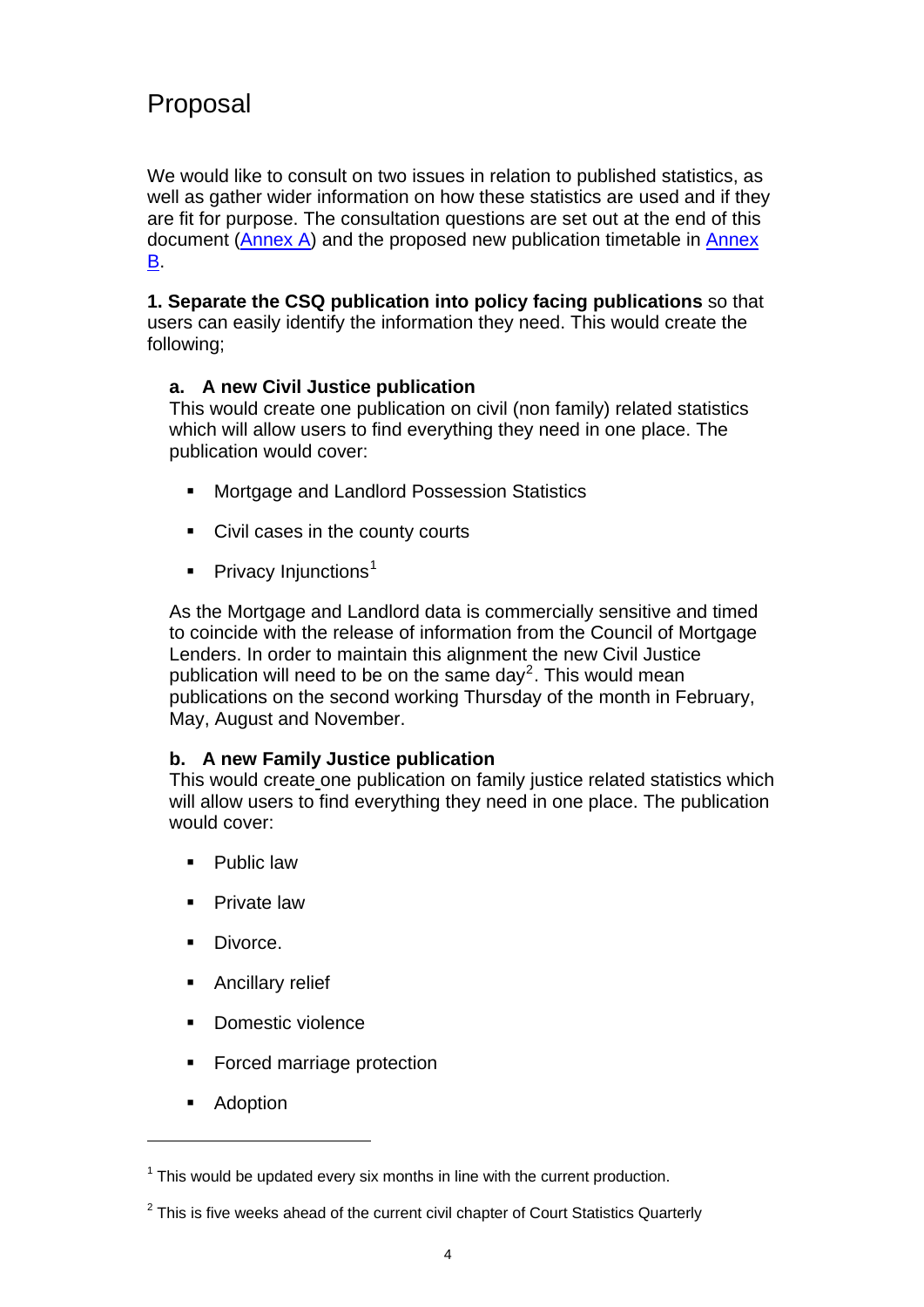- **Court of Protection**
- Office of Public Guardian
- **Probate**

The publication would be released to the same timetable as Court Statistics Quarterly is now. This would mean publications on the last working Thursday of the month in March, June, September and December. The information from the Court of Protection, Office of Public Guardian and probate would only be published on an annual basis in June.

### **c. A new Criminal Courts Workload publication**

This would create a new Criminal Courts Workload publication, this would cover:

- Criminal cases dealt with in the magistrates' courts
- Criminal cases dealt with in the Crown Court
- **Timeliness of criminal cases**
- **Enforcement of financial impositions**

The publication would be released to the same timetable as Court Statistics Quarterly is now. This would mean publications on the last working Thursday of the month in March, June, September and December.

#### **d. A new Administrative Justice publication**

This would create one publication on administrative justice related statistics which will allow users to find everything they need in one place. The publication would cover:

- **Judicial Committee of the Privy Council**
- Court of Appeal
- **High Court Chancery Division**
- **High Court Queen's Bench Division**
- **Admiralty Court**
- Commercial Court
- Technology and Construction Court
- **Administrative Court, including Judicial Reviews**
- **Supreme Court**
- **Judicial sitting days**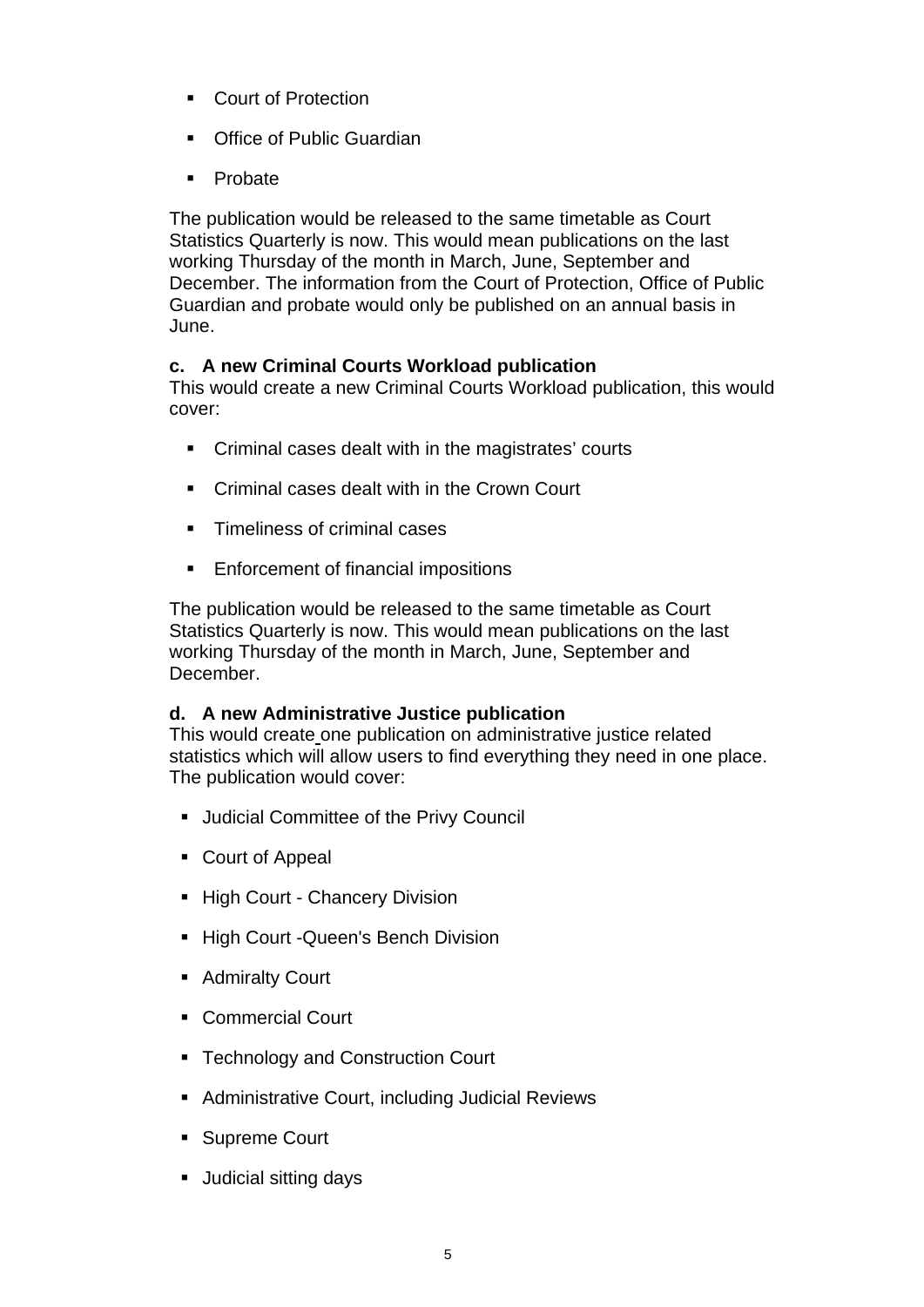#### **2. Merge the Gender Recognition Certificates publication into Tribunal Statistics Quarterly**

This is proposed because the Gender Recognition Certificates publication is a breakdown of the information published in Tribunal Statistics Quarterly. They are however published at different time and located on different places on the website, which is a duplication of effort and confusing to users.

The proposal is to make the Gender Recognition Certificates a chapter within the Tribunal Statistics Quarterly as has been done with information on Employment Appeal Tribunals and Special Educational Needs. The information will still be published on a quarterly basis and there will be no loss of information.

<span id="page-5-0"></span>This would mean the Gender Recognition Certificates are published a week later than they currently are, but this is still earlier than they were released historically.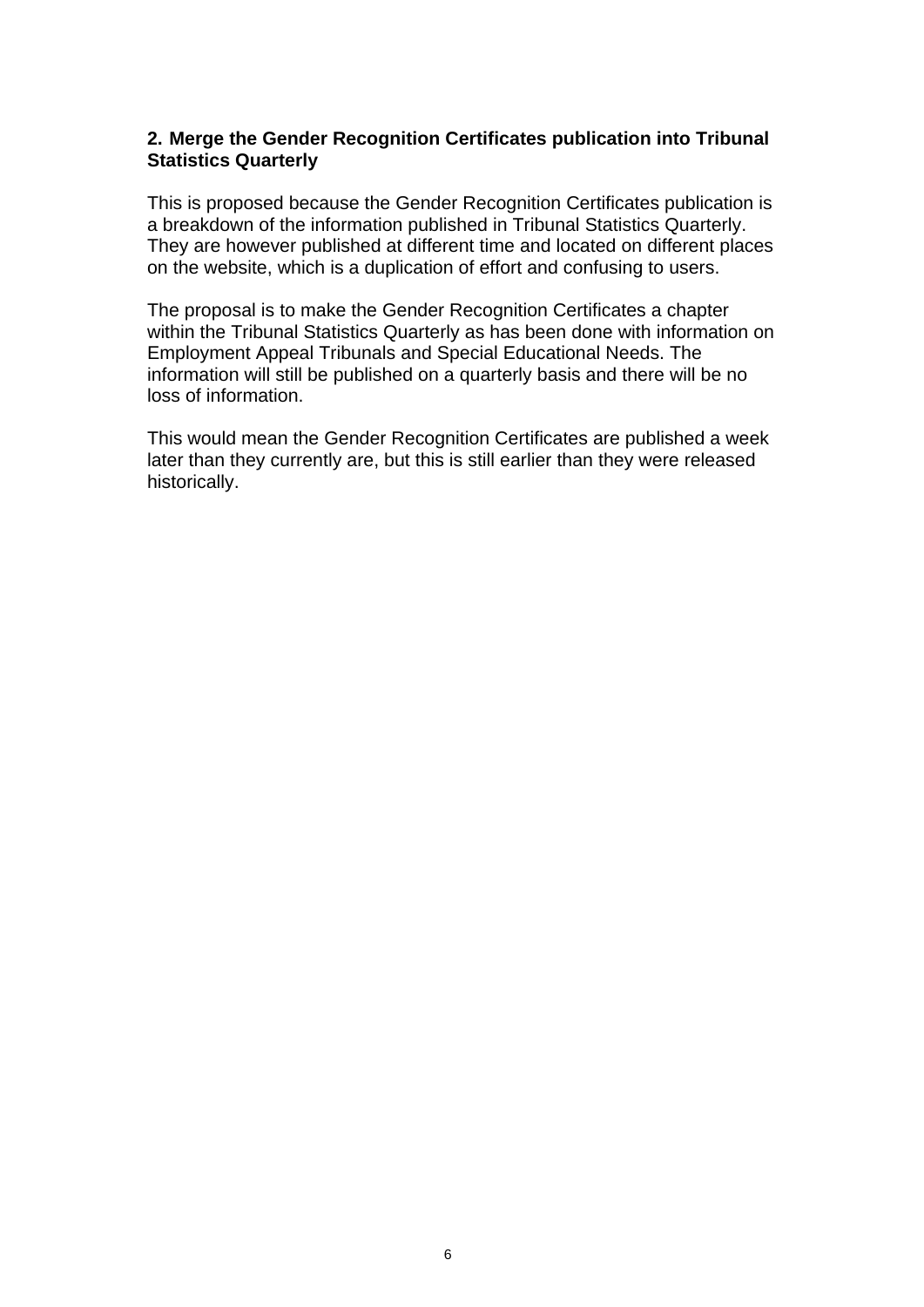# <span id="page-6-0"></span>Annex A: Consultation Questions

- 1. **Do you agree that there should be a stand alone Civil Justice Statistics publication?** This will be published to the same timescale as Mortgage and Landlord possessions statistics.
- 2. **Do you agree that there should be a stand alone Family Justice Statistics publication?** This will be published to the same timescale as Court Statistics Quarterly.
- 3. **Do you agree that there should be a new publication on Criminal Courts Workload?** This will be published to the same timescale as Court Statistics Quarterly.
- 4. **Do you agree that there should be a stand alone Administrative Justice Statistics publication?** This will be published annually in June.
- 5. **Do you agree that the Gender Recognition Certificate (GRC) Statistics should be merged into Tribunals Statistics Quarterly?** This will result in the GRC stats being published one week later. However, it will remove any confusion about the current sources of information.
- 6. **Do you use the csv files that accompany the publications?**
- 7. **Do you use the Open Justice website?**
- 8. **Do you find the information you want easily on the Gov.uk website?**
- 9. **Is there any new information that you would like to see included in the publication(s). If so, please provide details.**

<span id="page-6-1"></span>Please provide answers and any other comments on the content or structure of these publications please provide feedback to: [statistics.enquires@justice.gsi.gov.uk](mailto:statistics.enquiries@justice.gsi.gov.uk)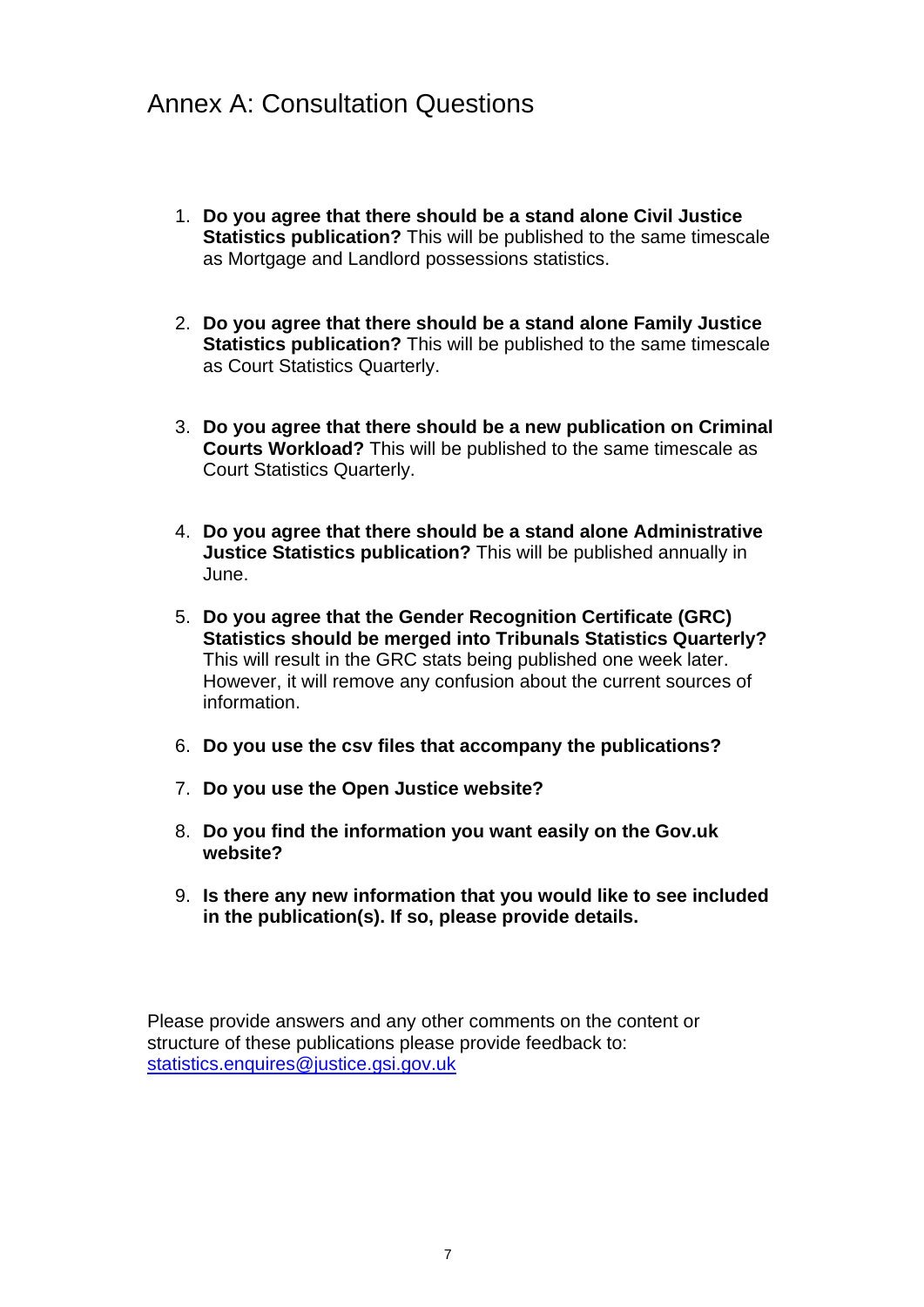# <span id="page-7-0"></span>Annex B: Proposed Publication Timetable

This proposed publication timetable is illustrative and runs from 12 months from the  $1<sup>st</sup>$  of May 2014. The revised timetable will be published following the response of the consultation.

The current publication schedule can be found here:

[www.gov.uk/government/organisations/ministry-of](http://www.gov.uk/government/organisations/ministry-of-justice/about/statistics#publication-schedule)[justice/about/statistics#publication-schedule](http://www.gov.uk/government/organisations/ministry-of-justice/about/statistics#publication-schedule)

#### May 2014

| 8 <sup>th</sup>  | Civil publication (including Mortgage and Landlord<br>Possessions)                   |
|------------------|--------------------------------------------------------------------------------------|
| 15 <sup>th</sup> | <b>Coroners Statistics</b>                                                           |
|                  |                                                                                      |
| June 2014        |                                                                                      |
| $12^{th}$        | <b>Tribunals Statistics Quarterly (including Gender Recognition</b><br>Certificates) |
| 19 <sup>th</sup> | <b>Family Justice Statistics</b>                                                     |
|                  | <b>Administrative Justice Statistics</b>                                             |
|                  | <b>Criminal Court Workload Statistics</b>                                            |
| August 2014      |                                                                                      |
| - th             |                                                                                      |

## $7<sup>th</sup>$  Civil publication (including Mortgage and Landlord Possessions)

#### September 2014

- 11<sup>th</sup> Tribunals Statistics Quarterly (including Gender Recognition Certificates)
- 25<sup>th</sup> Family Justice Statistics

Criminal Court Workload Statistics

#### November 2014

13<sup>th</sup> Civil publication (including Mortgage and Landlord Possessions)